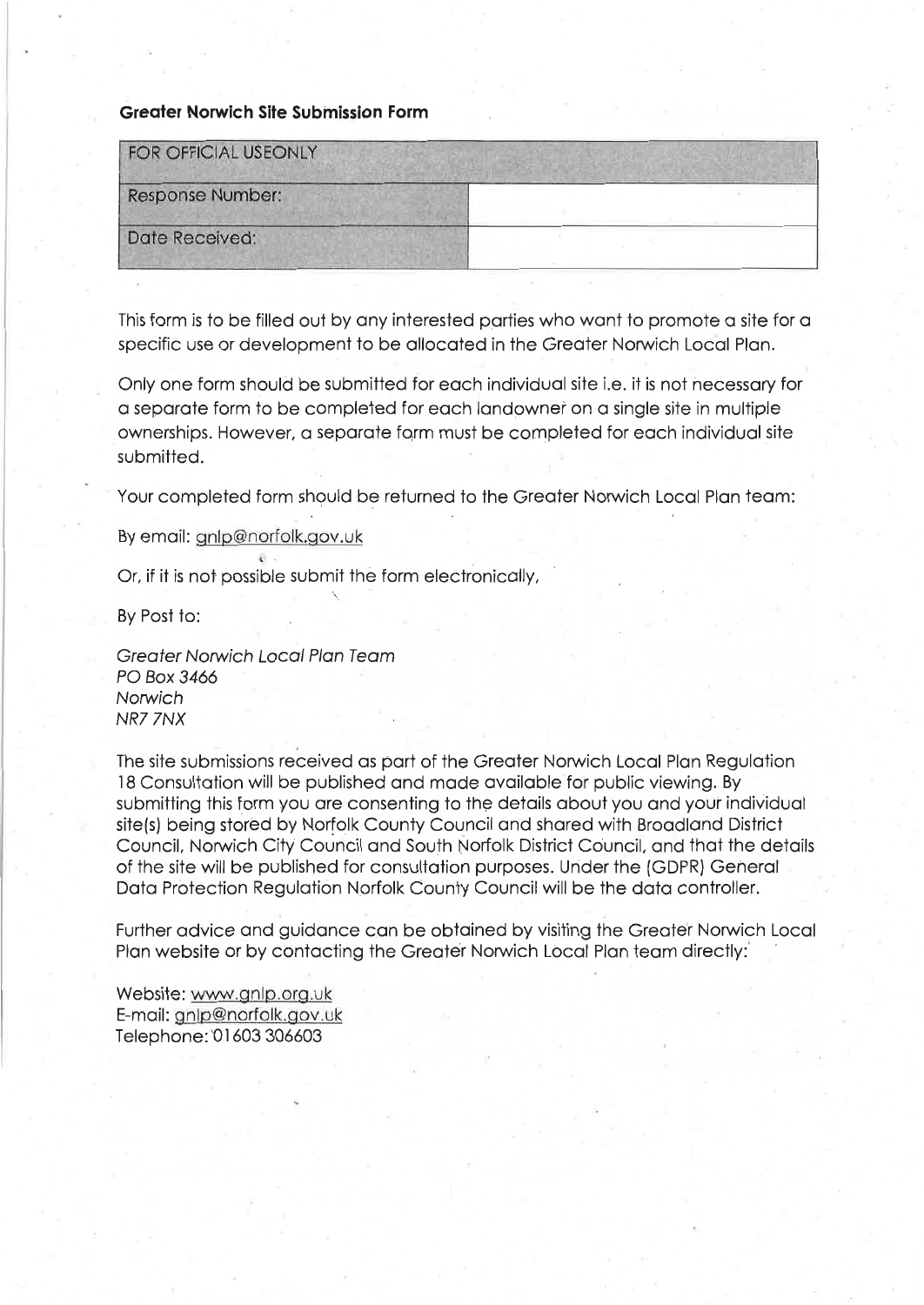| 1a. Contact Details              |                 |
|----------------------------------|-----------------|
| Title                            | MR              |
| <b>First Name</b>                | ANTHONY<br>JOHH |
| Last Name                        | ARNUP           |
| Job Title (where relevant)       | NIA.            |
| Organisation (where<br>relevant) | N[A].           |
| <b>Address</b>                   | TE.             |
| Post Code                        |                 |
| Telephone Number                 |                 |
| <b>Email Address</b>             |                 |

| 1b. I am                   |                                   |
|----------------------------|-----------------------------------|
| Owner of the site          | Parish/Town Council               |
| Developer                  | <b>Community Group</b>            |
| Land Agent                 | <b>Local Resident</b>             |
| <b>Planning Consultant</b> | <b>Registered Social Landlord</b> |
| Other (please specify):    |                                   |
|                            |                                   |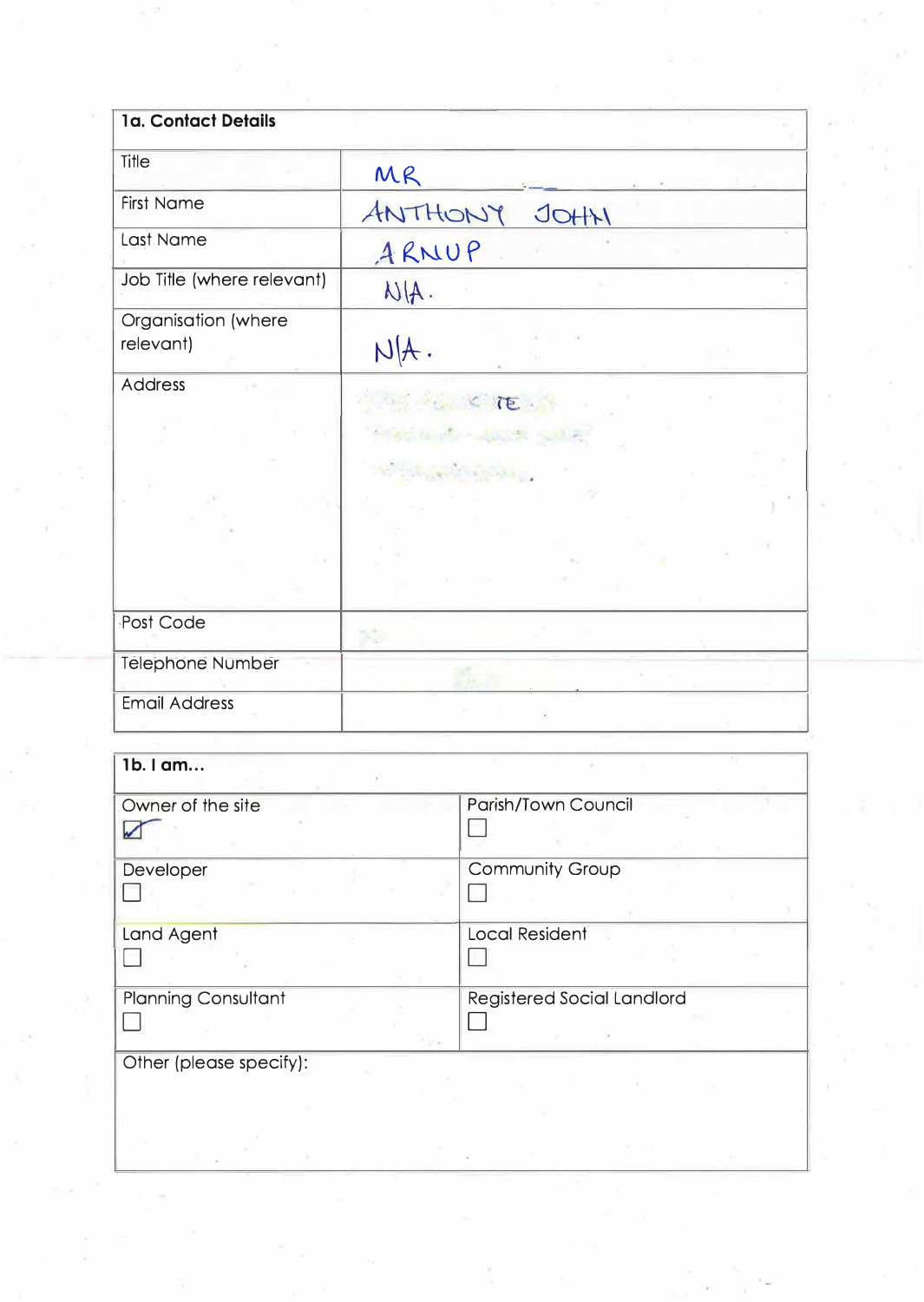|                                  | 1c. Client/Landowner Details (if different from question 1a) |
|----------------------------------|--------------------------------------------------------------|
| Title                            |                                                              |
| <b>First Name</b>                |                                                              |
| Last Name                        |                                                              |
| Job Title (where relevant)       |                                                              |
| Organisation (where<br>relevant) |                                                              |
| Address                          |                                                              |
|                                  |                                                              |
| Post Code                        |                                                              |
| <b>Telephone Number</b>          |                                                              |
| <b>Email Address</b>             |                                                              |

| 2. Site Details                                                                                                                                                     |                                          |
|---------------------------------------------------------------------------------------------------------------------------------------------------------------------|------------------------------------------|
| Site location / address and post<br>code                                                                                                                            | LAND NORTH OF TUTTLES LANE<br>WYMONDHAM. |
| (please include as an attachment<br>to this response form a location.<br>plan of the site on an scaled OS<br>base with the boundaries of the<br>site clearly shown) |                                          |
| Grid reference (if known)                                                                                                                                           |                                          |
| Site area (hectares)                                                                                                                                                | $5 - 6$ ACRES?                           |

Ã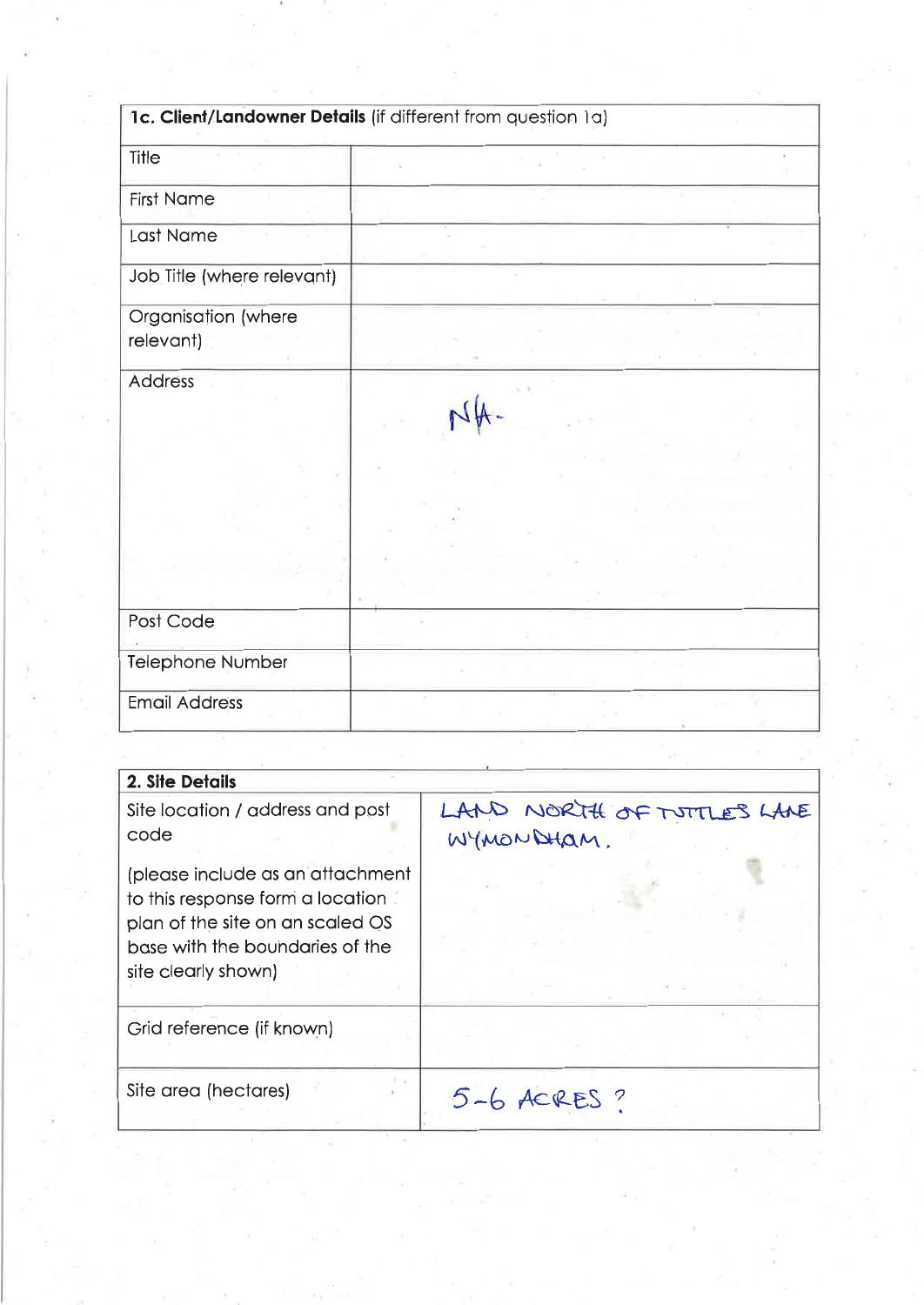| 3a. I (or my client)                                                     |                                                                                      |                                                                           |           |
|--------------------------------------------------------------------------|--------------------------------------------------------------------------------------|---------------------------------------------------------------------------|-----------|
| Is the sole owner of the<br>site                                         | Is a part owner of the site                                                          | Do/Does not own (or hold<br>any legal interest in) the<br>site whatsoever |           |
|                                                                          |                                                                                      |                                                                           |           |
|                                                                          | 3b. Please provide the name, address and contact details of the site's               |                                                                           |           |
|                                                                          | landowner(s) and attach copies of all relevant title plans and deeds (if available). |                                                                           |           |
|                                                                          |                                                                                      |                                                                           |           |
|                                                                          |                                                                                      |                                                                           |           |
| 3c. If the site is in multiple<br>landownerships do all                  | Yes                                                                                  | <b>No</b>                                                                 |           |
| landowners support your<br>proposal for the site?                        |                                                                                      |                                                                           |           |
|                                                                          |                                                                                      |                                                                           |           |
|                                                                          |                                                                                      |                                                                           |           |
|                                                                          |                                                                                      |                                                                           |           |
|                                                                          |                                                                                      |                                                                           |           |
|                                                                          |                                                                                      |                                                                           |           |
|                                                                          |                                                                                      |                                                                           |           |
|                                                                          |                                                                                      |                                                                           |           |
|                                                                          |                                                                                      |                                                                           |           |
|                                                                          | 4a. Current Land Use (Please describe the site's current land use e.g. agriculture,  |                                                                           |           |
| STORING CARAVANS.                                                        |                                                                                      |                                                                           |           |
| <b>Current and Historic Land Uses</b><br>employment, unused/vacant etc.) |                                                                                      |                                                                           |           |
|                                                                          |                                                                                      |                                                                           |           |
| 4b. Has the site been previously                                         |                                                                                      | Yes                                                                       | <b>No</b> |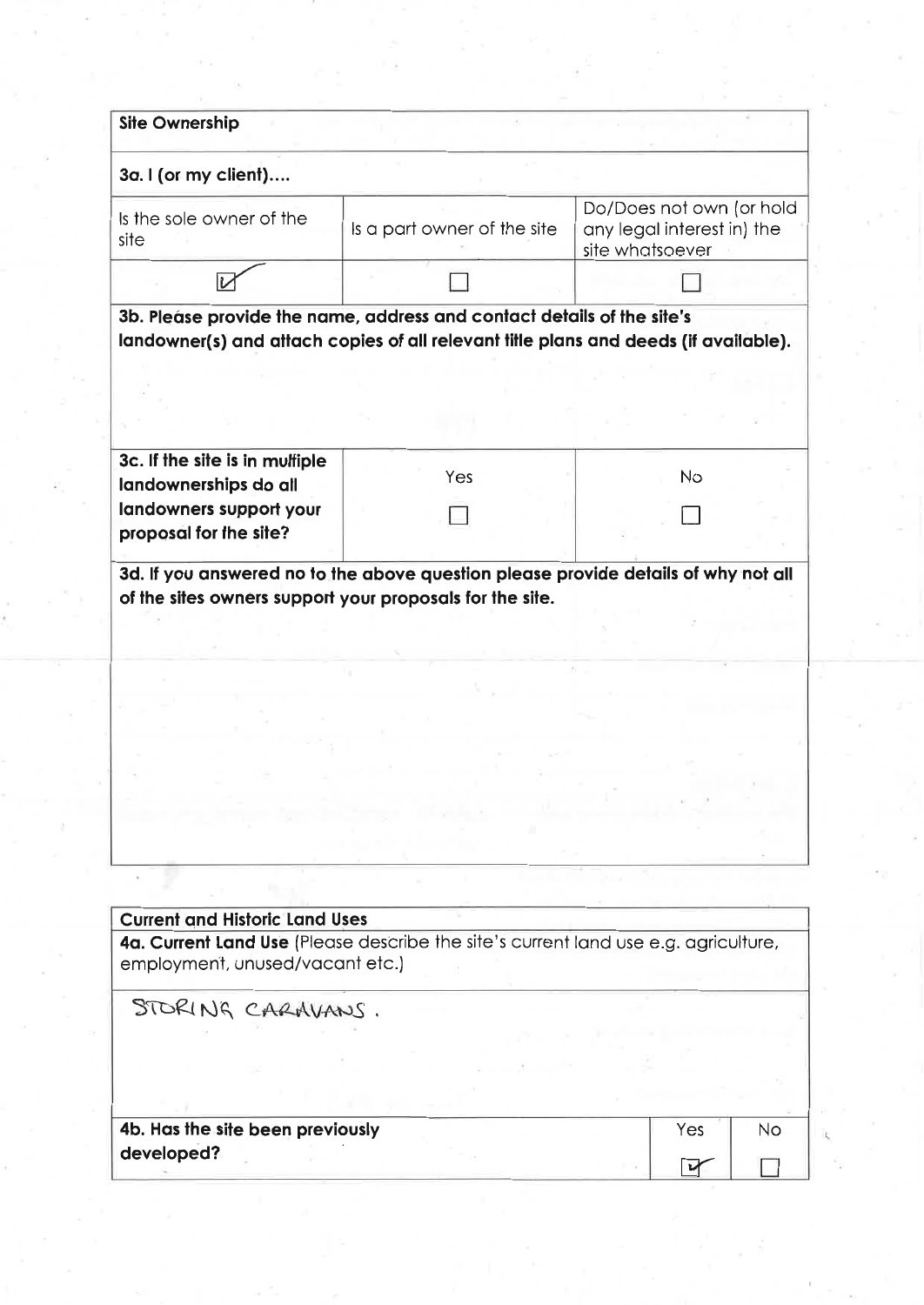| 4c. Describe any previous uses of the site. (please provide details of any relevant |  |
|-------------------------------------------------------------------------------------|--|
| historic planning applications, including application numbers if known)             |  |

BARN

## **Proposed Future Uses**

5a. Please provide a short description of the development or land use you proposed, including stating if it is for a settlement boundary revision (if you are proposing a site to be designated as local green space please go directly to question 6).

|                                | HOUSING GO+ DWELLINGS.                                                                                                                             |                                                                                     |
|--------------------------------|----------------------------------------------------------------------------------------------------------------------------------------------------|-------------------------------------------------------------------------------------|
|                                |                                                                                                                                                    |                                                                                     |
|                                |                                                                                                                                                    |                                                                                     |
|                                | 5b. Which of the following use or uses are you proposing?                                                                                          |                                                                                     |
| Market Housing                 | <b>Business and offices</b>                                                                                                                        | Recreation & Leisure                                                                |
| Affordable Housing             | General industrial                                                                                                                                 | Community Use                                                                       |
| <b>Residential Care Home</b>   | Storage and distribution                                                                                                                           | Public Open Space L                                                                 |
| Gypsy and Traveller<br>Pitches | Tourism                                                                                                                                            | Other (Please Specify) L                                                            |
|                                | 5c. Please provide further details of your proposal, including details on number of<br>houses and proposed floorspace of commercial buildings etc. |                                                                                     |
|                                |                                                                                                                                                    |                                                                                     |
|                                |                                                                                                                                                    |                                                                                     |
| could provide                  |                                                                                                                                                    | 5d. Please describe any benefits to the Local Area that the development of the site |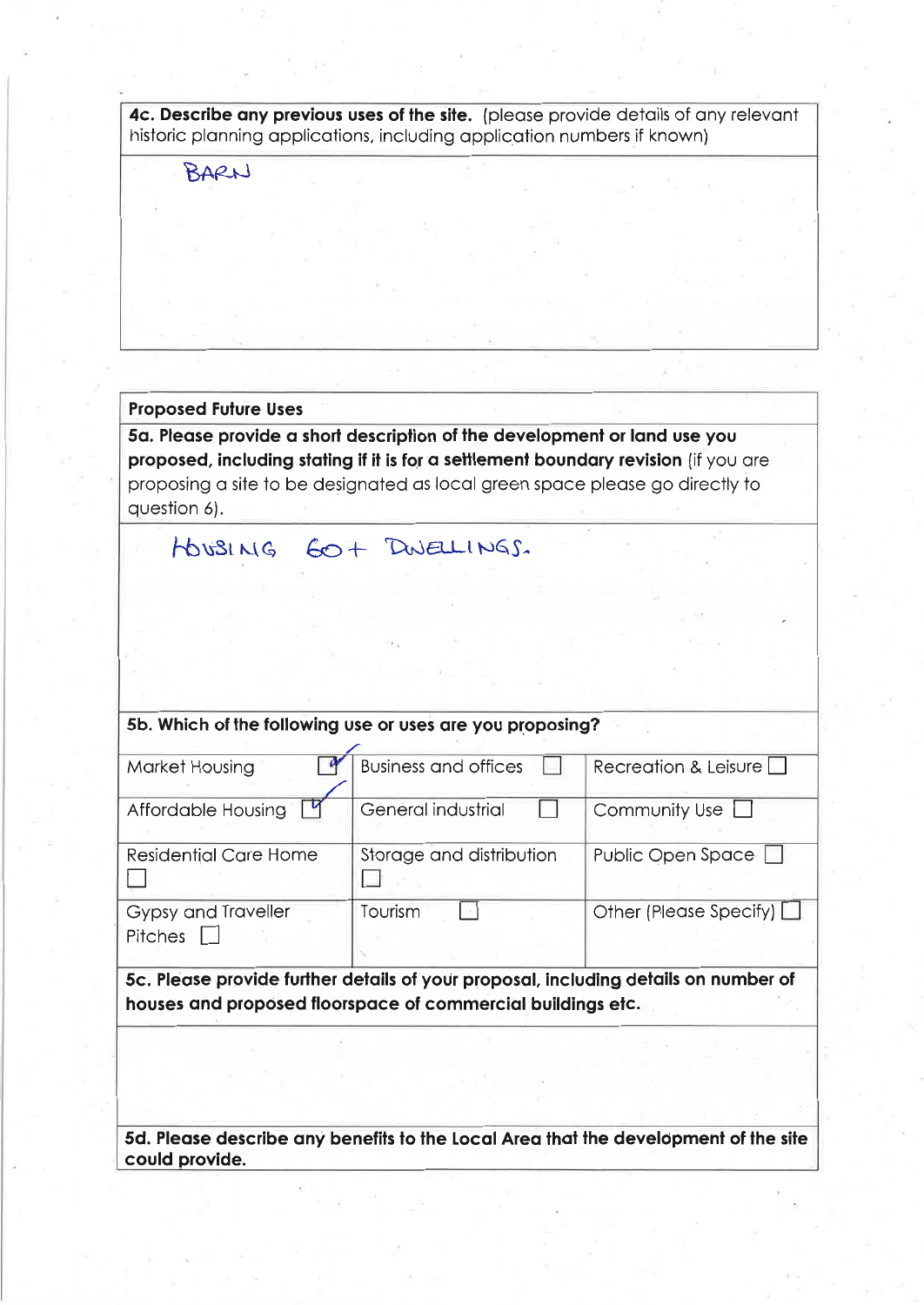#### **Local Green Space**

If you are proposed a site to be designated as Local Green Space please complete the following questions. These questions do not need to be completed if you are not proposing a site as Local Green Space. Please consult the guidance notes for an explanation of Local Green Space Designations.

6a. Which community would the site serve and how would the designation of the site benefit that community.

 $N/A$ .

6b. Please describe why you consider the site to be of particular local significance e.g. recreational value, tranquillity or richness in wildlife.

### **Site Features and Constraints**

Are there any features of the site or limitations that may constrain development on this site (please give details)?

7a. Site Access: Is there a current means of access to the site from the public highway, does this access need to be improved before development can take place and are there any public rights of way that cross or adjoin the site?

# ACCESS ALREADY

7b. Topography: Are there any slopes or significant changes of in levels that could affect the development of the site?

OU

7c. Ground Conditions: Are ground conditions on the site stable? Are there potential ground contamination issues?

NOTHING KNOWN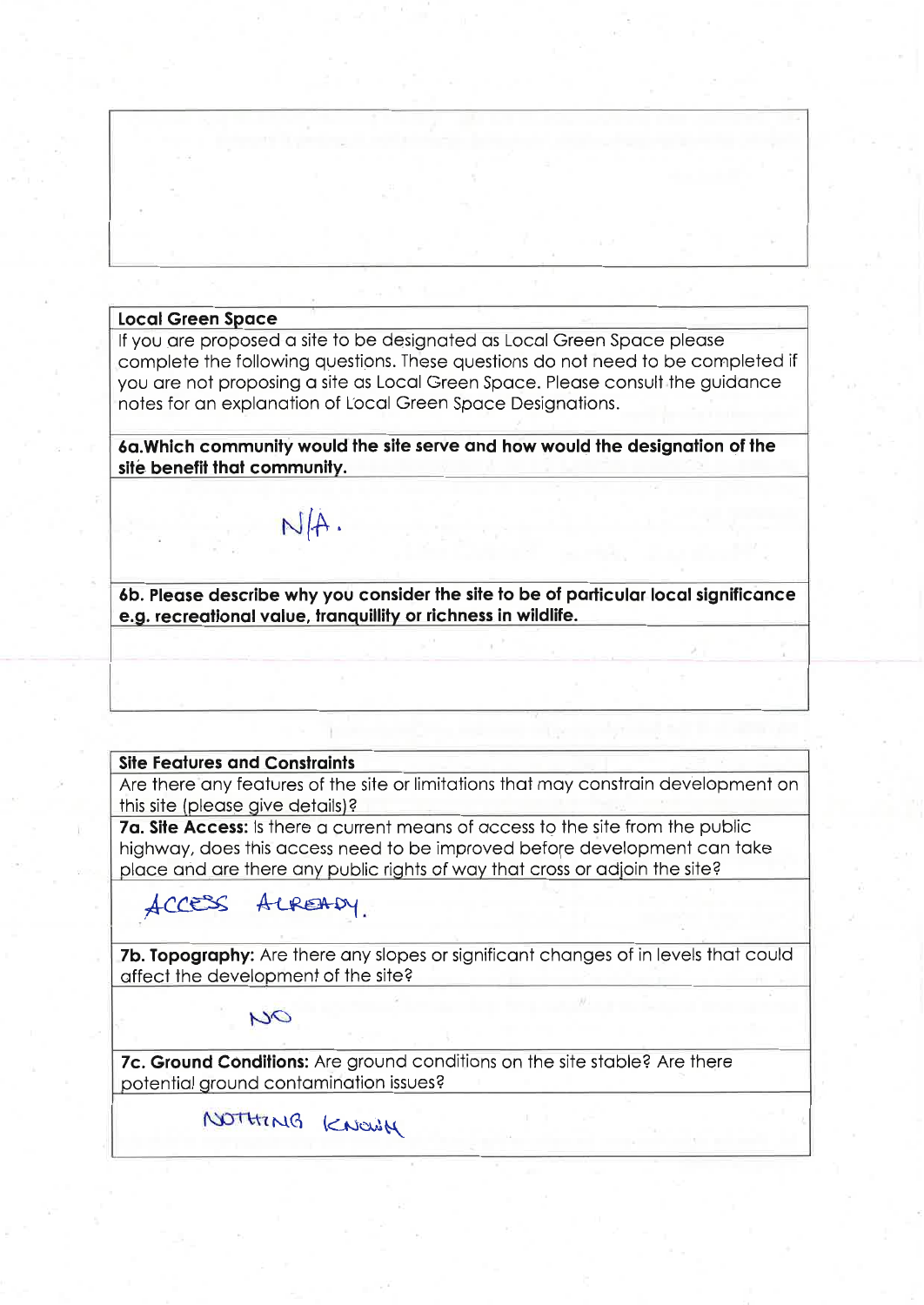7d. Flood Risk: Is the site liable to river, ground water or surface water flooding and if so what is the nature, source and frequency of the flooding?

### NO

7e. Legal Issues: Is there land in third party ownership, or access rights, which must be acquired to develop the site, do any restrictive covenants exist, are there any existing tenancies?

NO

7f. Environmental Issues: Is the site located next to a watercourse or mature woodland, are there any significant trees or hedgerows crossing or bordering the site are there any known features of ecological or geological importance on or adjacent to the site?

ADJACENT TO WOODLAND

## HEDGES ARDUND SITE

7g. Heritage Issues: Are there any listed buildings, Conservation Areas, Historic Parklands or Schedules Monuments on the site or nearby? If so, how might the site's development affect them?

NO.

7h. Neighbouring Uses: What are the neighbouring uses and will either the proposed use or neighbouring uses have any implications?

RUGBY CLUB (PREVIOUS LOCATION) TO EAST

PROW SEPARATES GARDEN CENTRE TO WEST

7i. Existing uses and Buildings: are there any existing buildings or uses that need to be relocated before the site can be developed.

BARN, WILL NOT BE RELOCATED.

7j. Other: (please specify):

| <b>Utilities</b><br>8a. Which of the following are likely to be readily available to service the site and<br>enable its development? Please provide details where possible. |  |  |  |
|-----------------------------------------------------------------------------------------------------------------------------------------------------------------------------|--|--|--|
|                                                                                                                                                                             |  |  |  |
| Mains water supply<br>VW.                                                                                                                                                   |  |  |  |
| Mains sewerage                                                                                                                                                              |  |  |  |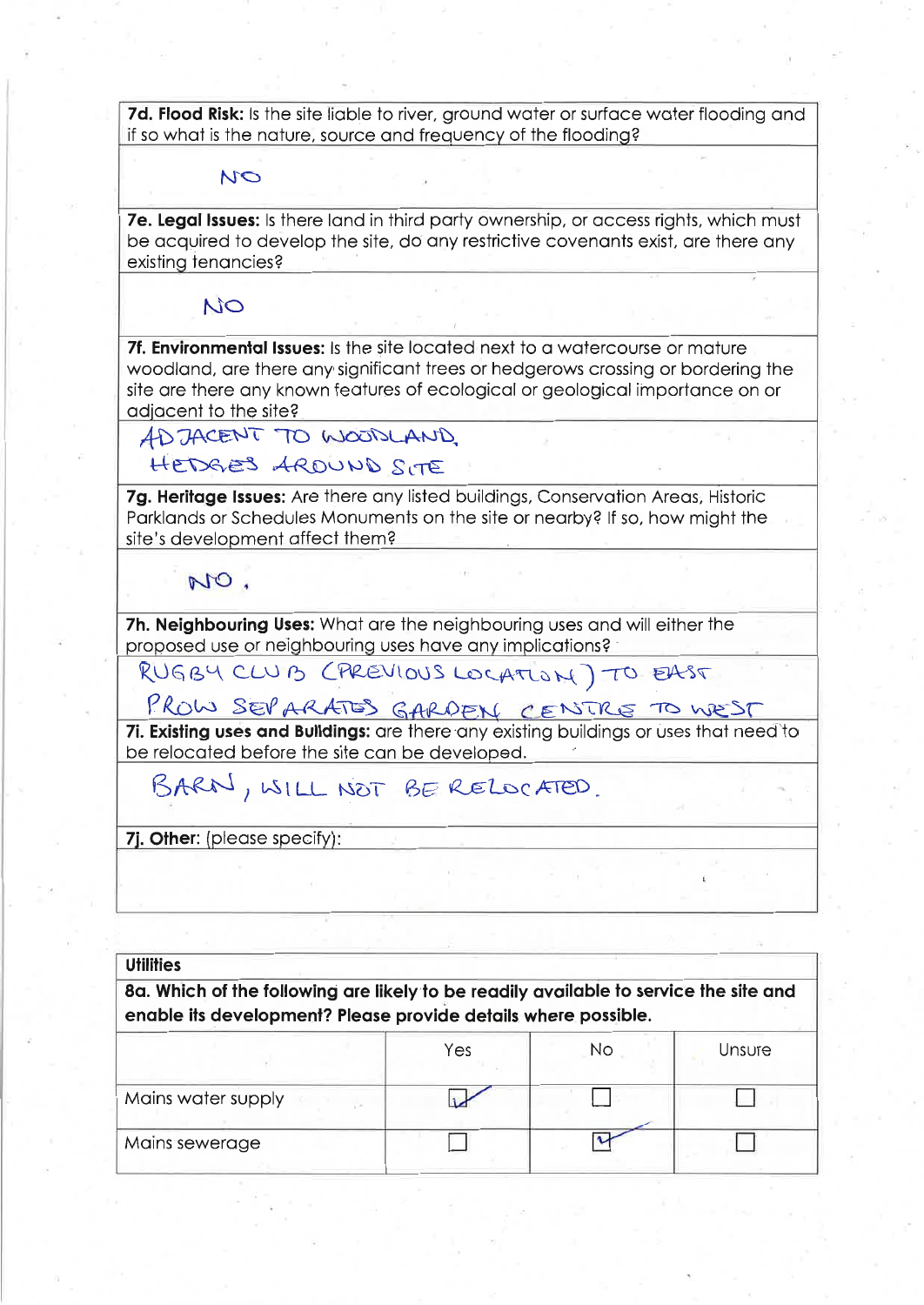| Electricity supply                                                                 |  |  |
|------------------------------------------------------------------------------------|--|--|
| Gas supply                                                                         |  |  |
| Public highway                                                                     |  |  |
| <b>Broadband internet</b>                                                          |  |  |
| Other (please specify):                                                            |  |  |
| 8b. Please provide any further information on the utilities available on the site: |  |  |
| GAS SUPPLY ON TUTTLES LANE                                                         |  |  |

| <b>Availability</b>                                                                                    |  |
|--------------------------------------------------------------------------------------------------------|--|
| 9a. Please indicate when the site could be made available for the land use or<br>development proposed. |  |
| <b>Immediately</b>                                                                                     |  |
| 1 to 5 years (by April 2021)                                                                           |  |
| 5 - 10 years (between April 2021 and 2026)                                                             |  |
| 10 - 15 years (between April 2026 and 2031)                                                            |  |
| 15 - 20 years (between April 2031 and 2036)                                                            |  |

9b. Please give reasons for the answer given above.

WIND DOWN BUSINESS (CARLVAN STORAGE)

### **Market Interest**

10. Please choose the most appropriate category below to indicate what level of market interest there is/has been in the site. Please include relevant dates in the comments section.

 $\bar{\sigma}$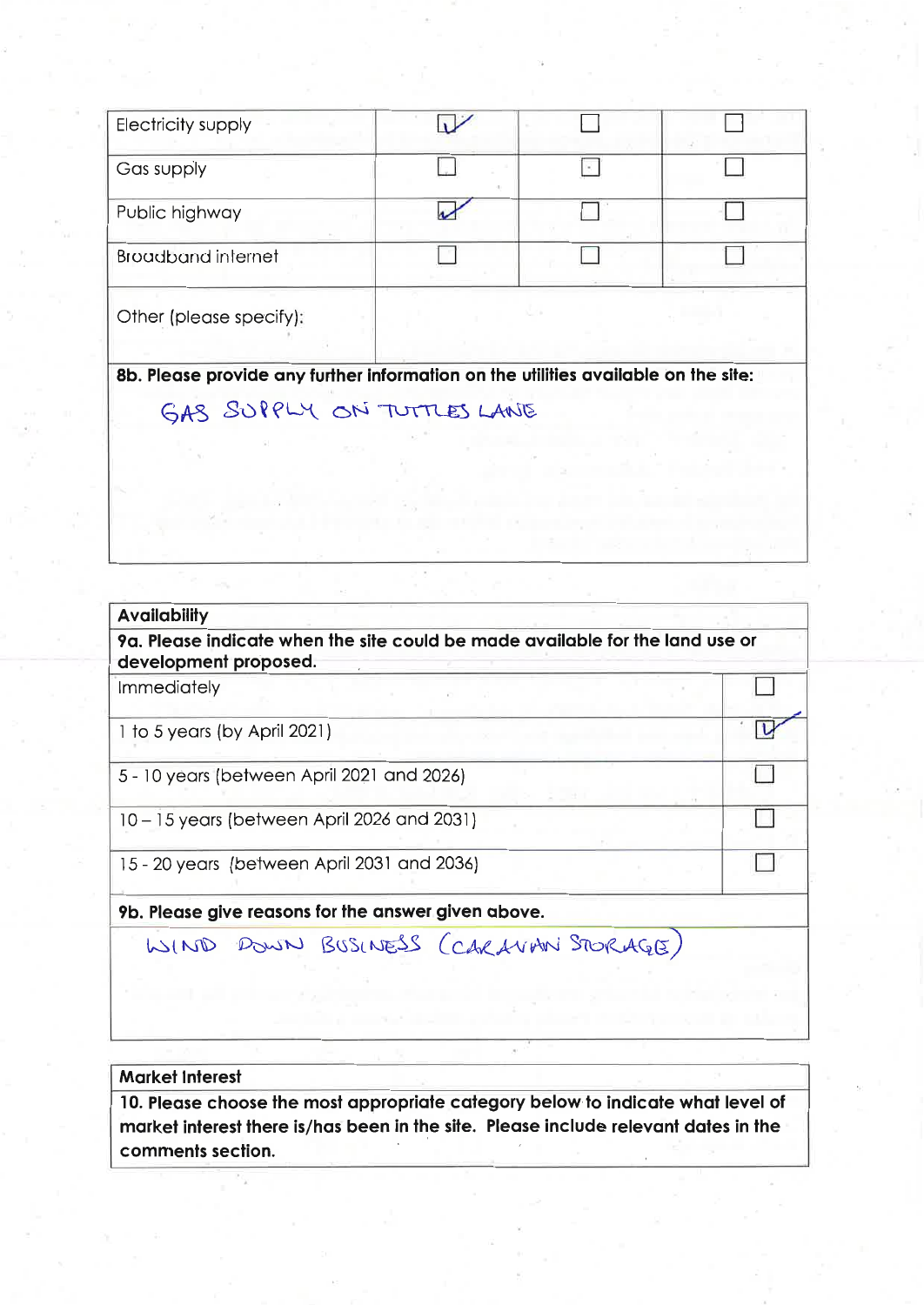|                                                 | Yes | Comments |
|-------------------------------------------------|-----|----------|
| Site is owned by a<br>developer/promoter        |     |          |
| Site is under option to a<br>developer/promoter |     |          |
| Enquiries received                              |     |          |
| Site is being marketed                          |     |          |
| <b>None</b>                                     |     |          |
| Not known                                       |     |          |

| <b>Delivery</b>                                                                                                  |  |  |
|------------------------------------------------------------------------------------------------------------------|--|--|
| 11a. Please indicate when you anticipate the proposed development could be<br>begun.                             |  |  |
| Up to 5 years (by April 2021)                                                                                    |  |  |
| 5 - 10 years (between April 2021 and 2026)                                                                       |  |  |
| 10 – 15 years (between April 2026 and 2031)                                                                      |  |  |
| 15 - 20 years (between April 2031 and 2036)                                                                      |  |  |
| 11b. Once started, how many years do you think it would take to complete the<br>proposed development (if known)? |  |  |
| KNOWN.<br>TOT                                                                                                    |  |  |
|                                                                                                                  |  |  |
|                                                                                                                  |  |  |

| <b>Viability</b><br>12a. You acknowledge that there are likely to be policy requirements<br>and Community Infrastructure Levy (CIL) costs to be met which will be in<br>addition to the other development costs of the site (depending on the<br>type and scale of land use proposed). These requirements are likely to<br>include but are not limited to: Affordable Housing; Sports Pitches &<br><b>Children's Play Space and Community Infrastructure Levy</b> |     |           |        |
|-------------------------------------------------------------------------------------------------------------------------------------------------------------------------------------------------------------------------------------------------------------------------------------------------------------------------------------------------------------------------------------------------------------------------------------------------------------------|-----|-----------|--------|
|                                                                                                                                                                                                                                                                                                                                                                                                                                                                   | Yes | <b>No</b> | Unsure |
| 12b. Do you know if there are there any abnormal<br>costs that could affect the viability of the site e.g.<br>infrastructure, demolition or ground conditions?                                                                                                                                                                                                                                                                                                    |     |           |        |
| 12c. If there are abnormal costs associated with the site please provide details:                                                                                                                                                                                                                                                                                                                                                                                 |     |           |        |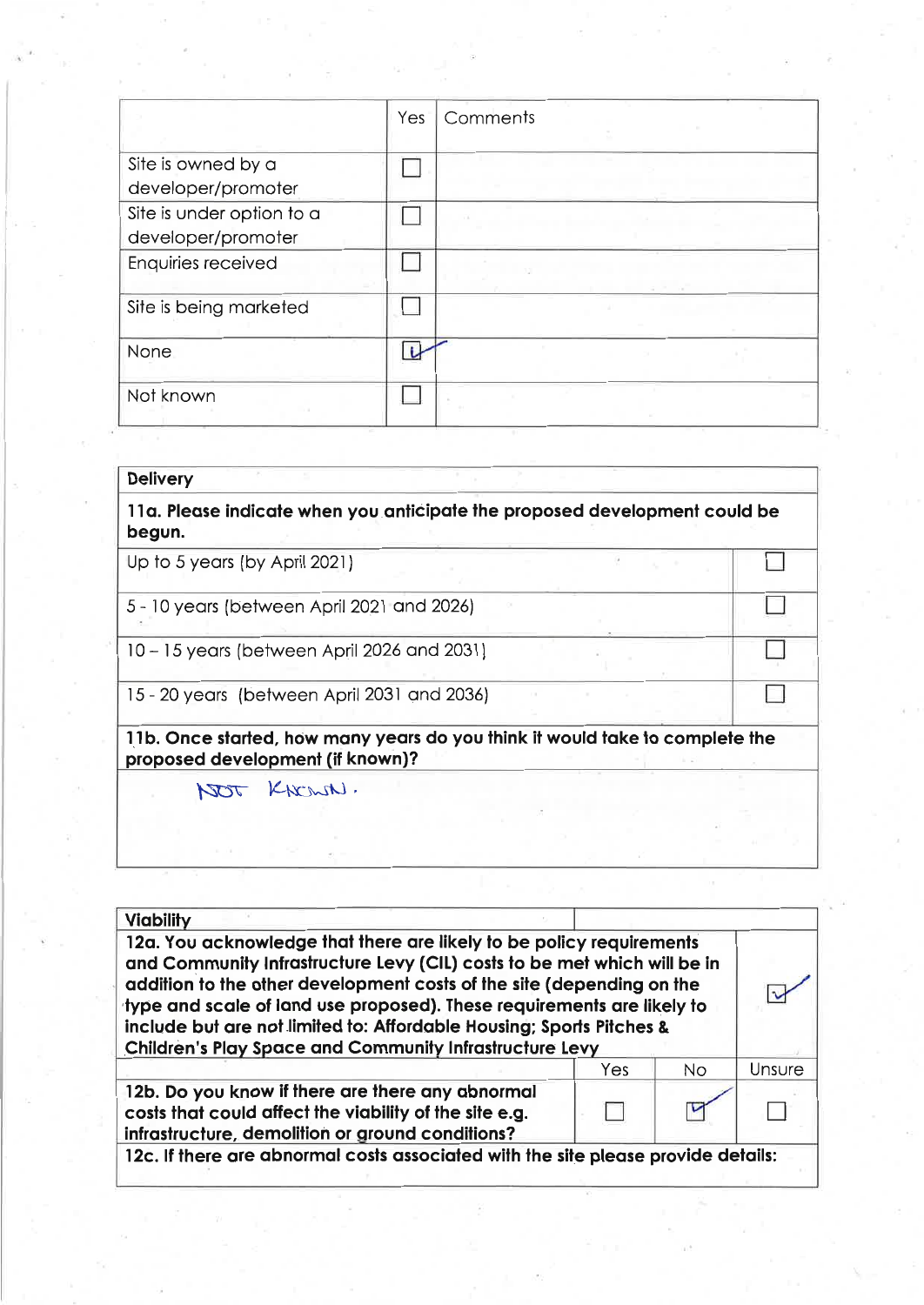12d. Do you consider that the site is currently viable for its proposed use taking into account any and all current planning policy and CIL considerations and other abnormal development costs associated with the site?

| ī                       |  |
|-------------------------|--|
| $\sim$<br>⊐<br>a.<br>M. |  |

П

12e. Please attach any viability assessment or development appraisal you have undertaken for the site, or any other evidence you consider helps demonstrate the viability of the site.

### **Other Relevant Information**

13. Please use the space below to for additional information or further explanations on any of the topics covered in this form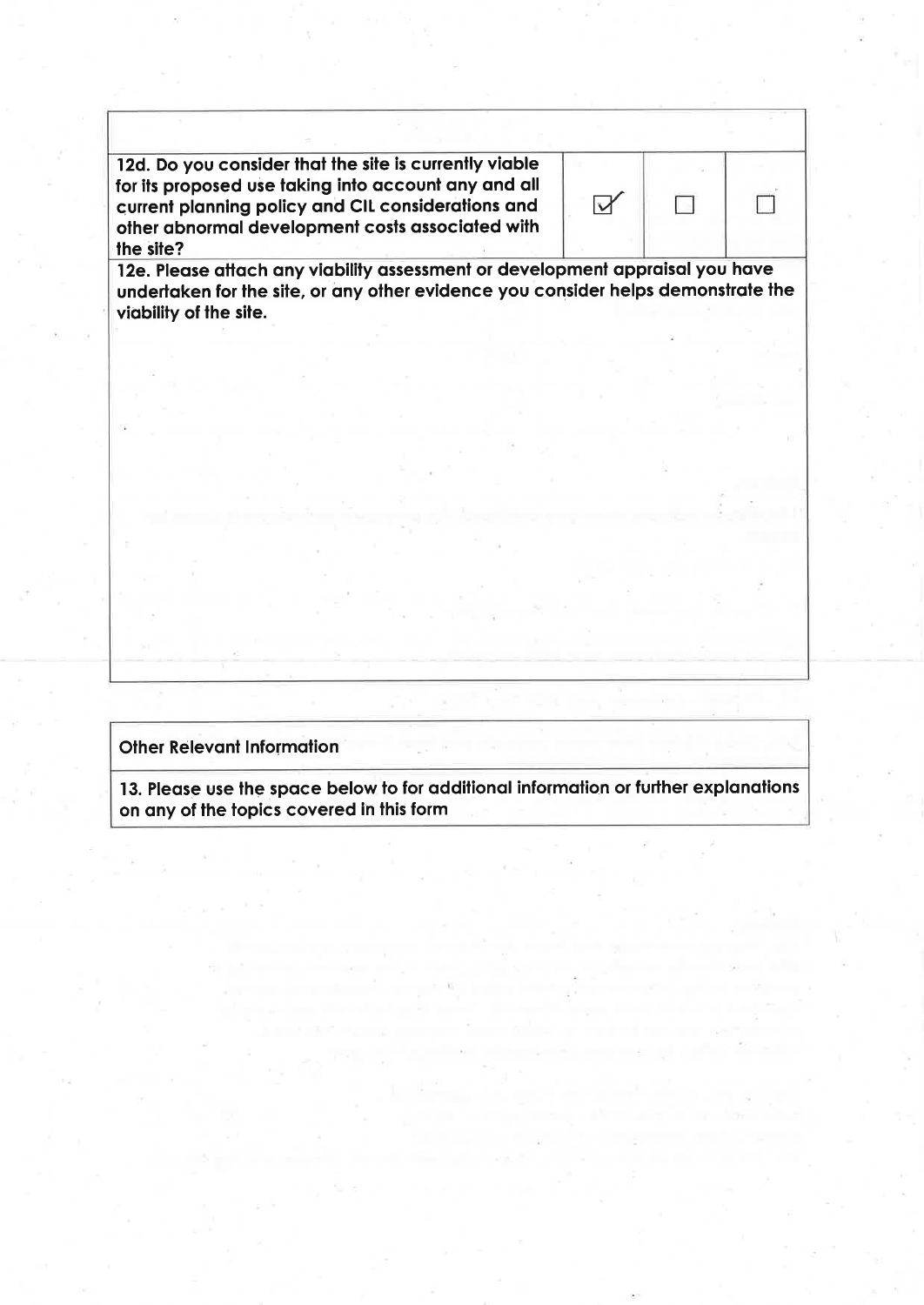| <b>Check List</b>                                                |  |
|------------------------------------------------------------------|--|
| <b>Your Details</b>                                              |  |
| Site Details (including site location plan)                      |  |
| Site Ownership                                                   |  |
| Current and Historic Land Uses                                   |  |
| Proposed Future Uses                                             |  |
| Local Green Space (Only to be completed for proposed Local Green |  |
| <b>Space Designations)</b>                                       |  |
| <b>Site Features and Constraints</b>                             |  |
| <b>Utilities</b>                                                 |  |
| Availability                                                     |  |
| Market Interest                                                  |  |
| <b>Delivery</b>                                                  |  |
| Viability                                                        |  |
| Other Relevant Information                                       |  |
| Declaration                                                      |  |

### 14. Disclaimer

I understand that:

Data Protection and Freedom of Information

The Data Controller of this information under the General Data Protection Regulation (GDPR)2018 / Data Protection Act 1998 will be Norfolk County Council, which will hold the data on behalf of Broadland District Council, Norwich City Council and South Norfolk District Council. The purposes of collecting this data are: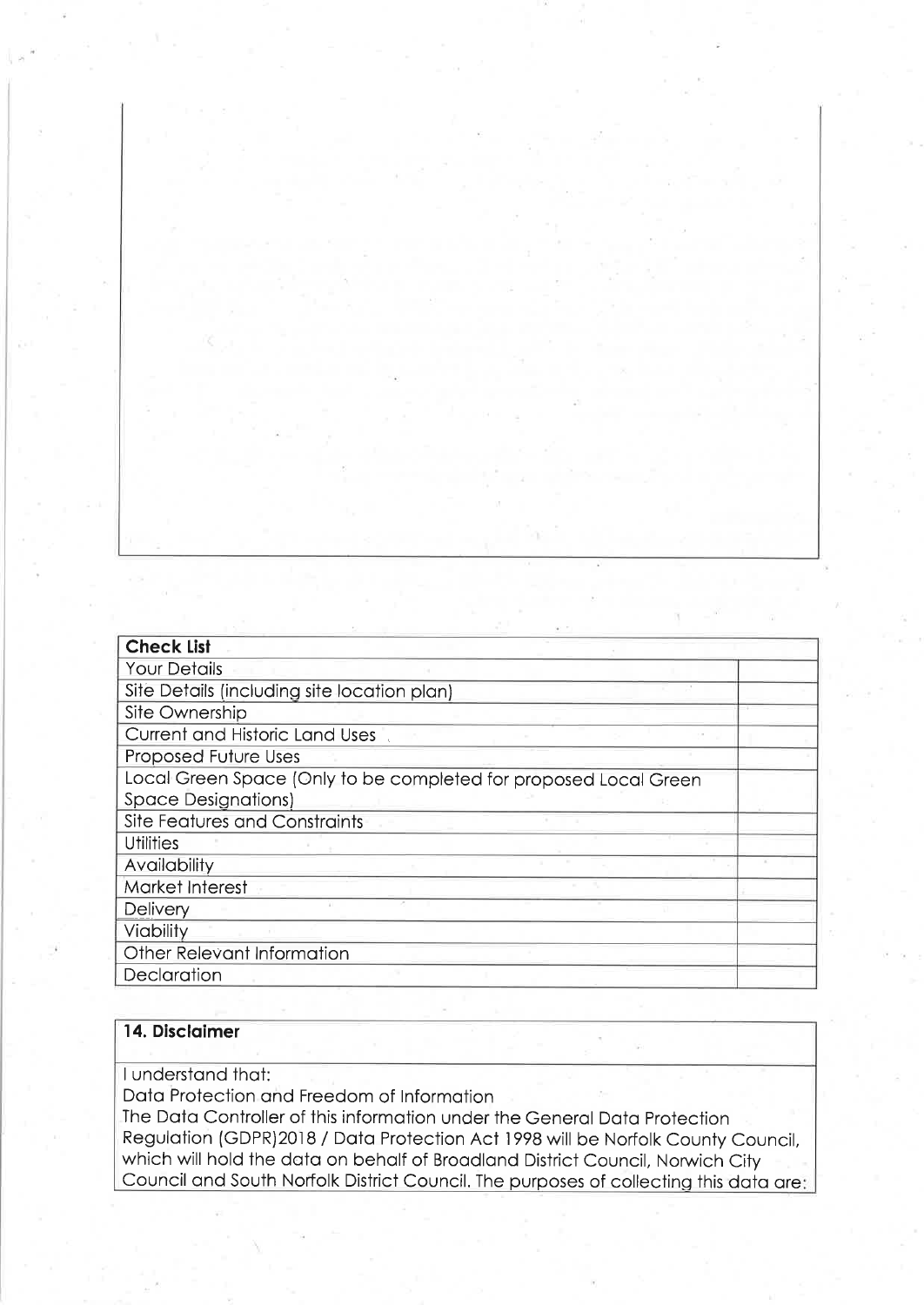- to assist in the preparation of the Greater Norwich Local Plan
- to contact you, if necessary, regarding the answers given in your form
- to evaluate the development potential of the submitted site for the uses proposed within the form

The Site Submission response forms received as part of the Greater Norwich Local Plan Regulation 18 Consultation will be published and made available for public viewing. By submitting this form you are consenting to the details about you and your individual sites being stored by Norfolk County Council, and the details being published for consultation purposes. Any information you consider to be confidential is clearly marked in the submitted response form and you have confirmed with the Council(s) in advance that such information can be kept confidential as instructed in the Greater Norwich Local Plan: Regulation 18 "- Site Submission Guidance Notes.

See our Privacy notice here http://www.greaternorwichlocalplan.org.uk/ for information on how we manage your personal information,

### **Declaration**

I agree that the details within this form can be held by Norfolk County Council and that those details can be made available for public viewing and shared with Broadland District Council, Norwich City Council and South Norfolk Council for the purposes specified in the disclaimer above.

Date  $6 - 12 - 18$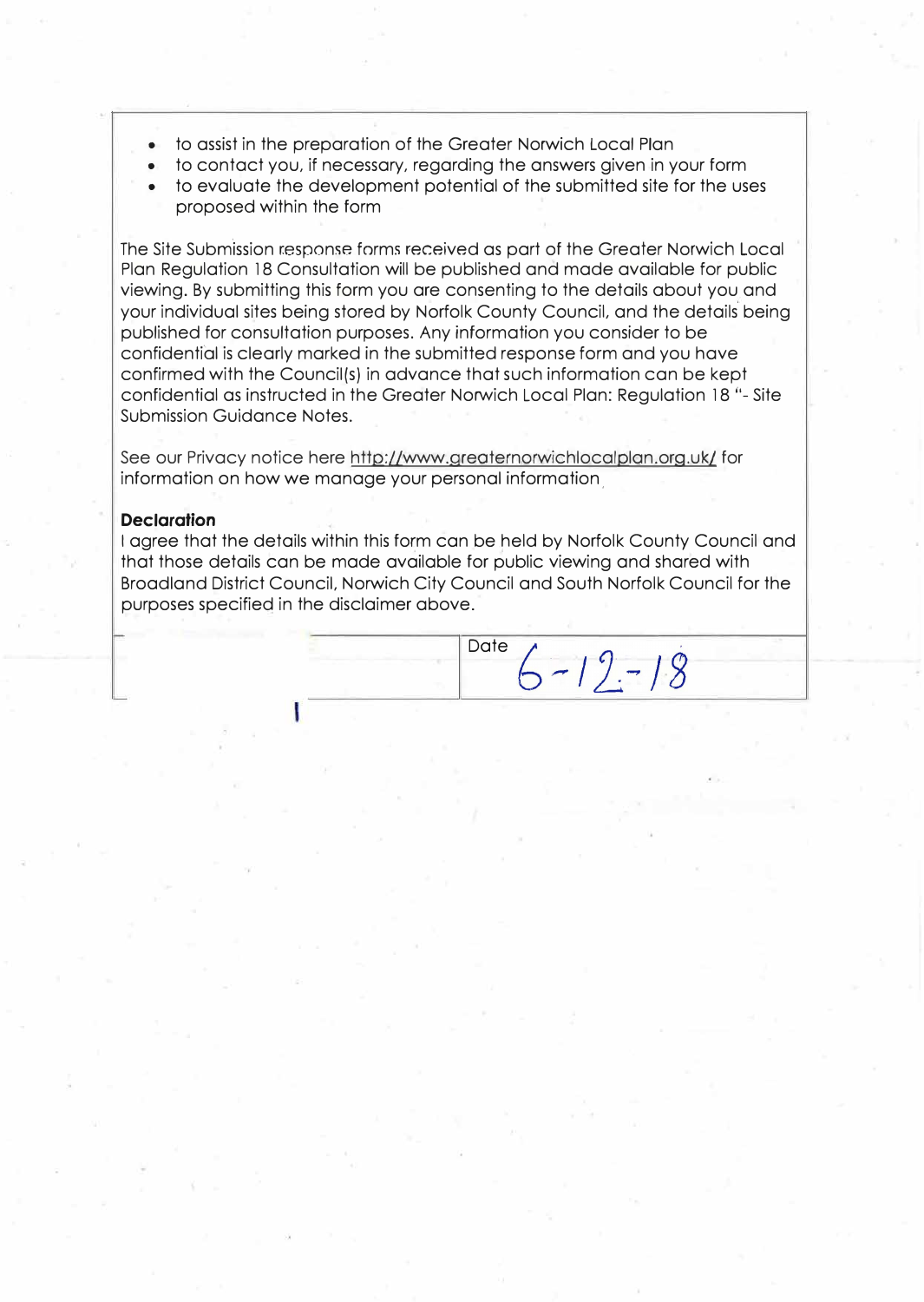